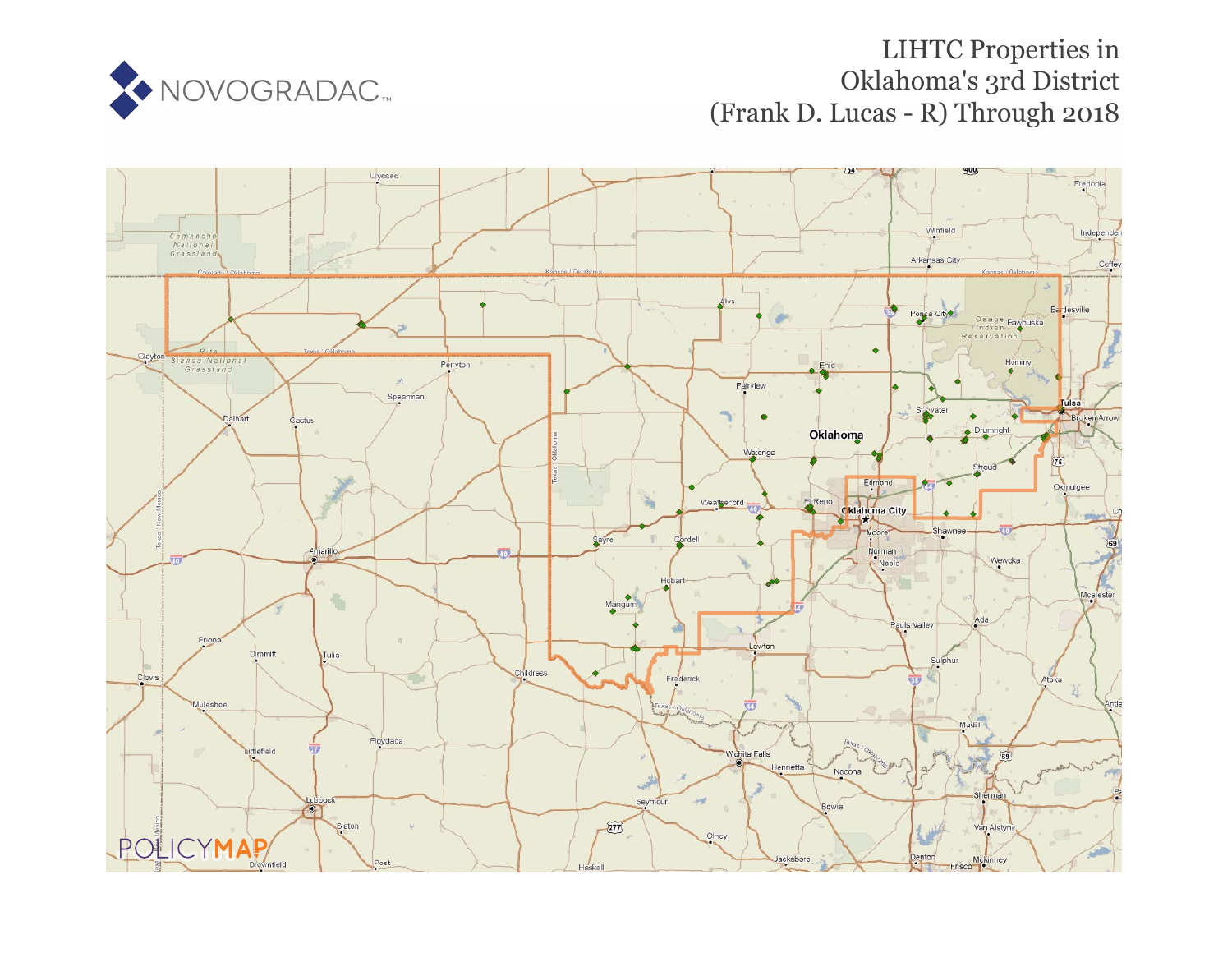| <b>Project Name</b>                                                                                                 | <b>Address</b>                               | City                          | <b>State</b> | <b>Zip Code</b> | Nonprofit<br><b>Sponsor</b> | <b>Allocation</b><br>Year | <b>Annual</b><br><b>Allocated</b><br><b>Amount</b> | <b>Year PIS</b> | <b>Construction Type</b> | <b>Total</b><br><b>Units</b> | Low<br><b>Income</b><br><b>Units</b> | <b>Rent or</b><br><b>Income</b><br><b>Ceiling</b> | <b>Credit %</b>                             | <b>Tax-Exempt</b><br><b>Bond</b> | <b>HUD Multi-Family</b><br>Financing/<br><b>Rental Assistance</b> |
|---------------------------------------------------------------------------------------------------------------------|----------------------------------------------|-------------------------------|--------------|-----------------|-----------------------------|---------------------------|----------------------------------------------------|-----------------|--------------------------|------------------------------|--------------------------------------|---------------------------------------------------|---------------------------------------------|----------------------------------|-------------------------------------------------------------------|
| <b>CHARMED-PERKINS</b>                                                                                              | <b>213 LYNN</b><br><b>COMBS BLVD</b>         | <b>PERKINS</b>                | OK           | 74059           | Yes                         | 2006                      | \$456,670                                          | 2007            | <b>New Construction</b>  | 30                           | $30\,$                               | 60% AMGI                                          | $70\,\%$ present $\,$ No value              |                                  |                                                                   |
| <b>GRAND PRAIRIE APTS</b>                                                                                           | 500 S LEACH<br>$\operatorname{\mathbf{AVE}}$ | WATONGA                       | OK           | 73772           | No                          | 2005                      | \$58,416                                           | 2007            | Not Indicated            | 40                           | 40                                   | 60% AMGI                                          | <b>Both 30%</b><br>and 70%<br>present value | No                               |                                                                   |
| <b>WHISPERING HILLS</b><br><b>APTS</b>                                                                              | 3102 S MAIN ST STILLWATER                    |                               | OK           | 74074           | No                          | 2005                      | \$330,488                                          | 2007            | Acquisition and Rehab 85 |                              | 85                                   | 60% AMGI                                          | <b>Both 30%</b><br>and 70%<br>present value | No                               |                                                                   |
| <b>ISCANI SUBDIVISION</b><br><b>CITY OF ANADARKO</b><br>PHASE I                                                     | 1 CORONADO<br>CIR                            | ANADARKO                      | OK           | 73005           | No                          | 2006                      | \$360,506                                          | 2008            | <b>New Construction</b>  | 25                           | 25                                   | 60% AMGI                                          | <b>Both 30%</b><br>and 70%<br>present value | No                               |                                                                   |
| PLEASANT OAKS OF EL<br>RENO                                                                                         | 835 PRISTINE PL EL RENO                      |                               | OK           | 73036           | No                          | 2006                      | \$500,000                                          | 2008            | New Construction         | 40                           | 40                                   | 60% AMGI                                          | <b>Both 30%</b><br>and 70%<br>present value | No                               |                                                                   |
| SAVANNAH HOUSE OF 510 E PLEASANT GUTHRIE<br>GUTHRIE                                                                 | <b>HILL DR</b>                               |                               | OK           | 73044           | No                          | 2005                      | \$402,249                                          | 2008            | <b>New Construction</b>  | 60                           | 59                                   | 60% AMGI                                          | <b>Both 30%</b><br>and 70%<br>present value | No                               |                                                                   |
| WOODSON PARK APTS                                                                                                   | 1400 W<br>WOODSON ST                         | $\mathop{\hbox{\rm EL}}$ RENO | OK           | 73036           | No                          | 2006                      | \$500,000                                          | 2008            | <b>New Construction</b>  | 52                           | 52                                   | 60% AMGI                                          | <b>Both 30%</b><br>and 70%<br>present value | No                               |                                                                   |
| BOOMER CREEK APTS 320 E MCELROY STILLWATER<br>$\scriptstyle\rm II$                                                  | RD                                           |                               | OK           | 74075           | No                          | 2007                      | \$500,000                                          | 2009            | <b>New Construction</b>  | 44                           | 44                                   | 60% AMGI                                          | <b>Both 30%</b><br>and 70%<br>present value | No                               |                                                                   |
| <b>ISCANI SUBDIVISION</b><br>TO THE CITY OF                                                                         | 206 E<br>CORONADO CIR ANADARKO               |                               | OK           | 73005           | Yes                         | 2007                      | \$481,390                                          | 2009            | New Construction         | 40                           | 40                                   | 60% AMGI                                          | $30\,\%$ present $\,$ No value              |                                  |                                                                   |
| ROOSEVELT PARK APTS $\begin{array}{l} 831\, \mathrm{E}\\ 0 \mathrm{KL} \mathrm{HOMA} \mathrm{AVE} \end{array}$ ENID |                                              |                               | OK           | 73701           | No                          | 2008                      | \$535,419                                          | 2009            | <b>New Construction</b>  | 48                           | 47                                   | 60% AMGI                                          | <b>Both 30%</b><br>and 70%<br>present value | No                               |                                                                   |
| STROUD SENIOR<br>VILLAGE                                                                                            | 210 S SIXTH AVE STROUD                       |                               | OK           | 74079           | No                          | 2008                      | \$54,835                                           | 2009            | Acquisition and Rehab 24 |                              | 24                                   | 60% AMGI                                          | <b>Both 30%</b><br>and 70%<br>present value | No                               |                                                                   |
| PARKLAND TOWN<br><b>HOMES</b>                                                                                       | 1911 SHERRY LN PRAGUE                        |                               | OK           | 74864           | Yes                         | 2007                      | \$238,050                                          | 2009            | <b>New Construction</b>  | 24                           | 24                                   | 60% AMGI                                          | <b>Both 30%</b><br>and 70%<br>present value | No                               |                                                                   |
| CHARMED-PERKINS II 308 HARRY HILL PERKINS                                                                           |                                              |                               | OK           | 74059           | Yes                         | 2008                      | \$537,037                                          | 2010            | <b>New Construction</b>  | 30                           | $30\,$                               | 60% AMGI                                          | $30\,\%$ present $\,$ No value              |                                  |                                                                   |

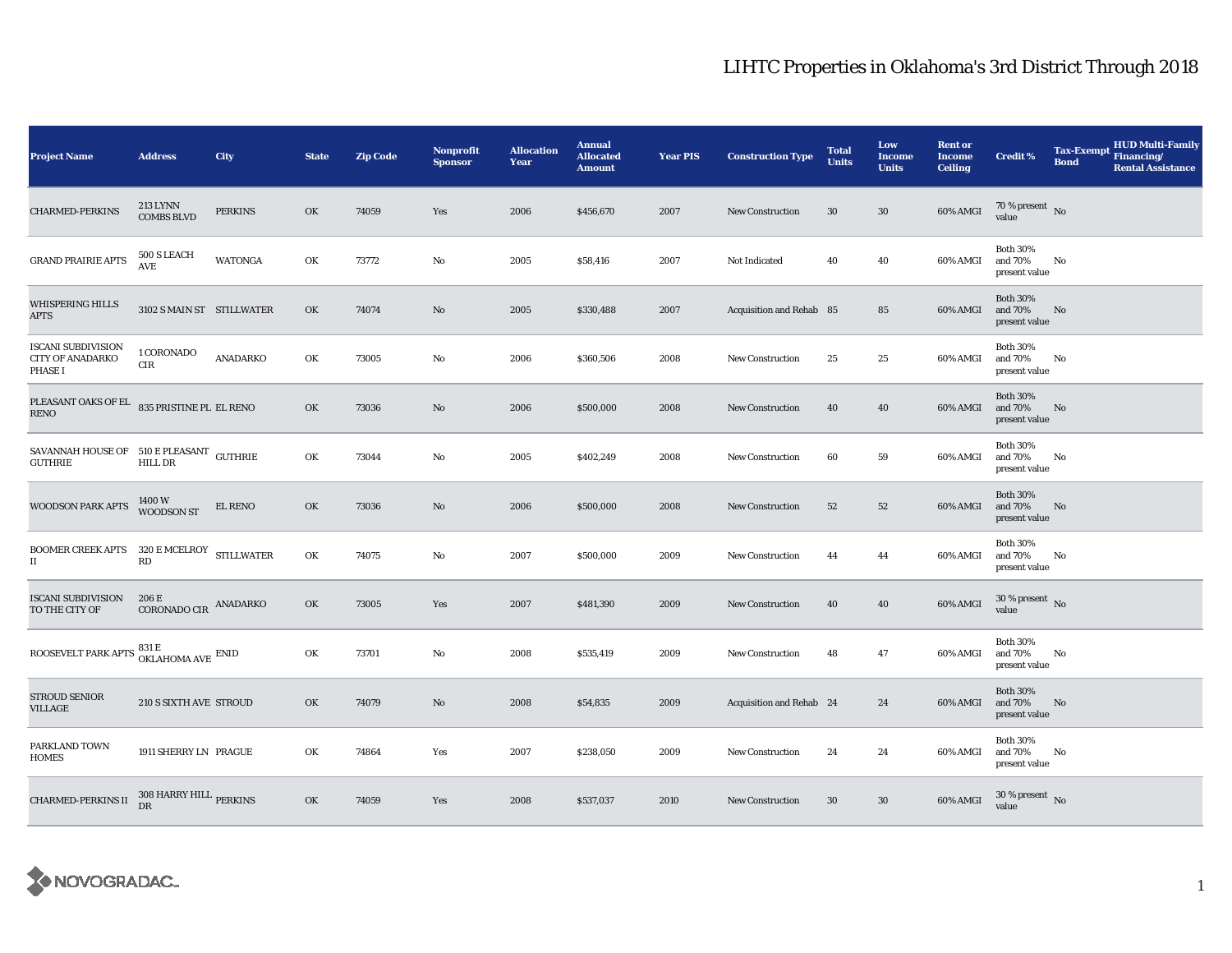| <b>Project Name</b>                                      | <b>Address</b>                          | City           | <b>State</b> | <b>Zip Code</b> | <b>Nonprofit</b><br><b>Sponsor</b> | <b>Allocation</b><br>Year | <b>Annual</b><br><b>Allocated</b><br><b>Amount</b> | <b>Year PIS</b> | <b>Construction Type</b>  | <b>Total</b><br><b>Units</b> | Low<br><b>Income</b><br><b>Units</b> | <b>Rent or</b><br><b>Income</b><br><b>Ceiling</b> | <b>Credit %</b>                                | <b>Tax-Exempt</b><br><b>Bond</b> | <b>HUD Multi-Family</b><br>Financing/<br><b>Rental Assistance</b> |
|----------------------------------------------------------|-----------------------------------------|----------------|--------------|-----------------|------------------------------------|---------------------------|----------------------------------------------------|-----------------|---------------------------|------------------------------|--------------------------------------|---------------------------------------------------|------------------------------------------------|----------------------------------|-------------------------------------------------------------------|
| <b>NOBLE HEIGHTS APTS</b>                                | 116 NOBLE<br>HEIGHTS CIR                | <b>GUTHRIE</b> | OK           | 73044           | No                                 | 2008                      | \$498,563                                          | 2010            | <b>New Construction</b>   | 32                           | $31\,$                               | 60% AMGI                                          | $30$ % present $\,$ No $\,$<br>value           |                                  |                                                                   |
| STERLING PARK II                                         | 710 LOVERS LN PERKINS                   |                | OK           | 74059           | $\mathbf{No}$                      | 2008                      | \$476,514                                          | 2010            | <b>New Construction</b>   | 40                           | 40                                   | 60% AMGI                                          | <b>Both 30%</b><br>and 70%<br>present value    | No                               |                                                                   |
| WELLS BUILDING APTS                                      | 208 E DEWEY<br>AVE                      | <b>SAPULPA</b> | OK           | 74066           | No                                 | 2008                      | \$388,980                                          | 2010            | Acquisition and Rehab 32  |                              | $32\,$                               | 60% AMGI                                          | <b>Both 30%</b><br>and 70%<br>present value    | No                               |                                                                   |
| <b>COTTAGE PARK</b><br><b>GUTHRIE</b>                    | 700 COTTAGE<br>PARK CIR                 | <b>GUTHRIE</b> | OK           | 73044           | No                                 | 2009                      | \$1,000                                            | 2011            | <b>New Construction</b>   | 34                           | 26                                   | 60% AMGI                                          | <b>Both 30%</b><br>and 70%<br>present value    | No                               |                                                                   |
| <b>EAST SIDE</b><br><b>REDEVELOPMENT</b>                 | 114 S 12TH ST                           | <b>ENID</b>    | OK           | 73701           | No                                 | 2009                      | \$574,816                                          | 2011            | <b>New Construction</b>   | 28                           | 28                                   | 60% AMGI                                          | <b>Both 30%</b><br>and 70%<br>present value    | No                               |                                                                   |
| JEFFERSON PARK APTS 1012 S TENTH ST BLACKWELL            |                                         |                | OK           | 74631           | No                                 | 2009                      | \$1,000                                            | 2011            | Acquisition and Rehab 60  |                              | 60                                   | 60% AMGI                                          | <b>Both 30%</b><br>and 70%<br>present value    | No                               |                                                                   |
| <b>SKIATOOK</b><br><b>RETIREMENT</b><br><b>COMMUNITY</b> | 1504 W FIFTH ST SKIATOOK                |                | OK           | 74070           | No                                 | 2009                      | \$304,657                                          | 2011            | Acquisition and Rehab 48  |                              | 47                                   | 60% AMGI                                          | <b>Both 30%</b><br>and $70\%$<br>present value | No                               |                                                                   |
| <b>ENID SENIOR</b><br><b>RESIDENCES</b>                  | 325 LAKEVIEW<br>${\rm DR}$              | <b>ENID</b>    | OK           | 73701           | No                                 | 2011                      | \$576,639                                          | 2013            | Acquisition and Rehab 30  |                              | $30\,$                               | 60% AMGI                                          | <b>Both 30%</b><br>and 70%<br>present value    | No                               | No                                                                |
| <b>FAIRWAY BREEZE</b>                                    | 600 S COUNTRY EL RENO<br><b>CLUB RD</b> |                | OK           | 73036           | No                                 | 2012                      | \$5,015,430                                        | 2014            | <b>New Construction</b>   | 48                           | 48                                   | 60% AMGI                                          | $70$ % present $\,$ No $\,$<br>value           |                                  | No                                                                |
| <b>WAVERLY ESTATES</b>                                   | 601 N WAVERLY PONCA CITY<br><b>ST</b>   |                | OK           | 74601           | No                                 | 2012                      | \$31,502,660                                       | 2014            | <b>New Construction</b>   | 48                           | 48                                   | 60% AMGI                                          | 70 % present $\hbox{~No}$<br>value             |                                  | No                                                                |
| <b>HIGHLAND PARK</b>                                     | 1900W<br><b>HIGHLAND</b>                | PONCA CITY     | OK           | 74601-0000      | No                                 | 2016                      | \$583,857                                          | 2016            | <b>New Construction</b>   | 34                           | 34                                   | 60% AMGI                                          | 70 % present $\hbox{~No}$<br>value             |                                  | No                                                                |
| PROGRESSIVE RURAL<br><b>HOUSING</b><br><b>APARTMENTS</b> | 1403 N. 9TH<br><b>STREET</b>            | PERRY          | OK           | 73077-0000      | No                                 | 2012                      | \$201,058                                          | 2016            | Acquisition and Rehab 107 |                              | 107                                  | 60% AMGI                                          | <b>Both 30%</b><br>and 70%<br>present value    | No                               | No                                                                |
| WALNUT PARK MANOR 1002 TEEL ROAD SAPULPA                 |                                         |                | OK           | 74066-0000      | No                                 | 2014                      | \$533,015                                          | 2016            | <b>New Construction</b>   | 50                           | 50                                   | 60% AMGI                                          | $70$ % present $\,$ No $\,$<br>value           |                                  | No                                                                |

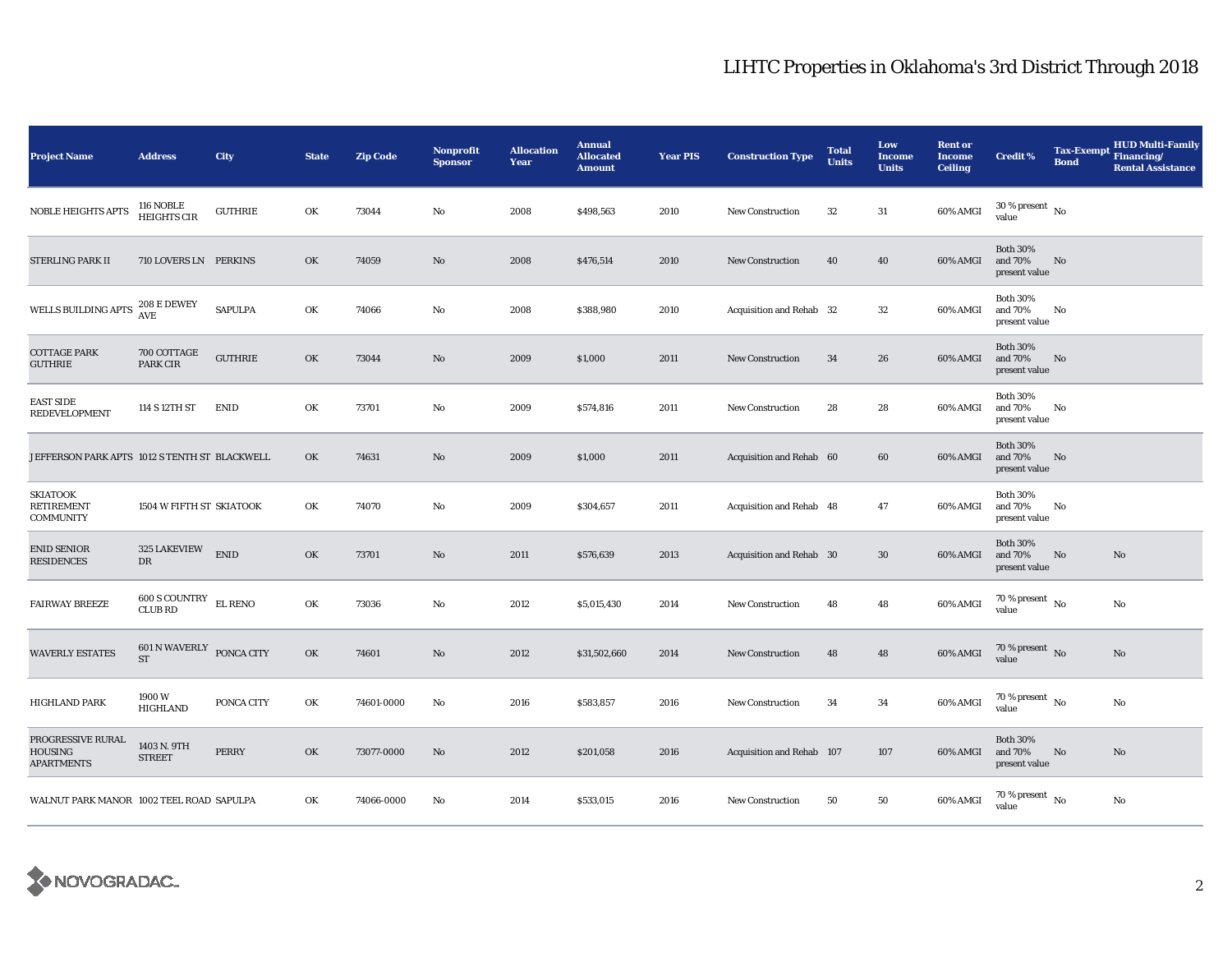| <b>Project Name</b>                                           | <b>Address</b>                                | City              | <b>State</b> | <b>Zip Code</b> | Nonprofit<br><b>Sponsor</b> | <b>Allocation</b><br>Year | <b>Annual</b><br><b>Allocated</b><br><b>Amount</b> | <b>Year PIS</b>      | <b>Construction Type</b> | <b>Total</b><br><b>Units</b> | Low<br><b>Income</b><br><b>Units</b> | <b>Rent or</b><br><b>Income</b><br><b>Ceiling</b> | <b>Credit %</b>                             | <b>Bond</b> | <b>HUD Multi-Family</b><br>Tax-Exempt Financing/<br><b>Rental Assistance</b> |
|---------------------------------------------------------------|-----------------------------------------------|-------------------|--------------|-----------------|-----------------------------|---------------------------|----------------------------------------------------|----------------------|--------------------------|------------------------------|--------------------------------------|---------------------------------------------------|---------------------------------------------|-------------|------------------------------------------------------------------------------|
| <b>WICKHAM GARDENS</b><br><b>APARTMENTS</b>                   | 1014 SOUTH<br><b>WICKHAM</b><br><b>ROAD</b>   | SAPULPA           | OK           | 74066-0000      | No                          | 2014                      | \$584,689                                          | 2016                 | <b>New Construction</b>  | 60                           | 60                                   | 60% AMGI                                          | $70\,\%$ present $\,$ No value              |             | No                                                                           |
| BERRYHILL<br><b>APARTMENTS</b>                                | 14 E. DEWEY                                   | <b>SAPULPA</b>    | OK           | 74066-0000      | No                          | 2016                      | \$260,000                                          | 2017                 | Acquisition and Rehab 28 |                              | 28                                   | 60% AMGI                                          | 70 % present<br>value                       |             | No                                                                           |
| AUTUMN TRACE<br><b>APARTMENTS</b>                             | 2305 MITCHELL $\,$ KINGFISHER<br><b>DRIVE</b> |                   | OK           | 73750-0000      | $\mathbf{N}\mathbf{o}$      | 2016                      | \$205,032                                          | 2018                 | Acquisition and Rehab 31 |                              | 30                                   | 60% AMGI                                          | <b>Both 30%</b><br>and 70%<br>present value |             | $\rm No$                                                                     |
| PARKRIDGE ESTATES<br>APARTMENTS                               | 1220 ASA LEE<br><b>STREET</b>                 | <b>ALTUS</b>      | OK           | 73521-0000      | No                          | 2017                      | \$255,000                                          | 2018                 | Acquisition and Rehab 60 |                              | 59                                   | 60% AMGI                                          | <b>Both 30%</b><br>and 70%<br>present value |             | No                                                                           |
| THE ESTATES OF<br><b>WEATHERFORD</b>                          | KOCH DR. AND<br><b>PATRIOT</b>                | WEATHERFORD       | OK           | 73096-0000      | No                          | 2016                      | \$585,000                                          | 2018                 | <b>New Construction</b>  | 48                           | 48                                   | 60% AMGI                                          | 70 % present<br>value                       |             | No                                                                           |
| THE TOWERS<br><b>APARTMENTS</b>                               | 101 EAST<br><b>COMMERCE</b><br><b>STREET</b>  | <b>ALTUS</b>      | OK           | 73521-0000      | No                          | 2016                      | \$326,669                                          | 2018                 | Acquisition and Rehab 43 |                              | 43                                   | 60% AMGI                                          | <b>Both 30%</b><br>and 70%<br>present value |             | No                                                                           |
| BEAVER VALLEY APTS                                            | 600 MAIN ST                                   | <b>BEAVER</b>     | OK           | 73932           |                             | Insufficient<br>Data      | $\$0$                                              | Insufficient<br>Data | Not Indicated            | $\bf 6$                      | $\mathbf 0$                          |                                                   | Not<br>Indicated                            |             |                                                                              |
| <b>COLUMBIA VILLAGE</b><br>APTS                               | 401 COLUMBIA<br>AVE                           | <b>SAYRE</b>      | OK           | 73662           |                             | Insufficient<br>Data      | \$0                                                | Insufficient<br>Data | Not Indicated            | 19                           | $\bf{0}$                             |                                                   | Not<br>Indicated                            |             |                                                                              |
| <b>CUSHING PLACE APTS</b>                                     | 305 QUAIL<br><b>CREEK DR</b>                  | <b>CUSHING</b>    | OK           | 74023           |                             | Insufficient<br>Data      | \$0                                                | Insufficient<br>Data | Not Indicated            | 24                           | $\mathbf 0$                          |                                                   | Not<br>Indicated                            |             |                                                                              |
| <b>OSAGE III / COUNTRY</b><br><b>CLUB GARDENS</b><br>(NEWTON) | 574 W NEWTON TULSA<br>${\rm ST}$              |                   | OK           | 74106           |                             | Insufficient<br>Data      | $\$0$                                              | Insufficient<br>Data | Not Indicated            | 75                           | $\bf{0}$                             |                                                   | Not<br>Indicated                            |             |                                                                              |
| PINE MANOR APTS                                               | 1011 S 30TH ST                                | <b>ENID</b>       | OK           | 73701           |                             | Insufficient<br>Data      | \$0                                                | Insufficient<br>Data | Not Indicated            | 47                           | $\mathbf 0$                          |                                                   | Not<br>Indicated                            |             |                                                                              |
| PLEASANT OAKS OF<br><b>STILLWATER</b>                         | <b>3007 E THIRD</b><br>AVE                    | <b>STILLWATER</b> | OK           | 74074           |                             | Insufficient<br>Data      | \$0                                                | Insufficient<br>Data | Not Indicated            | 40                           | $\bf{0}$                             |                                                   | Not<br>Indicated                            |             |                                                                              |
| <b>SILENT HARVEST</b><br><b>HOMES</b>                         | 106 AUTUMN ST GUTHRIE                         |                   | OK           | 73044           |                             | Insufficient<br>Data      | \$0                                                | Insufficient<br>Data | Not Indicated            | 40                           | $\bf{0}$                             |                                                   | Not<br>Indicated                            |             |                                                                              |

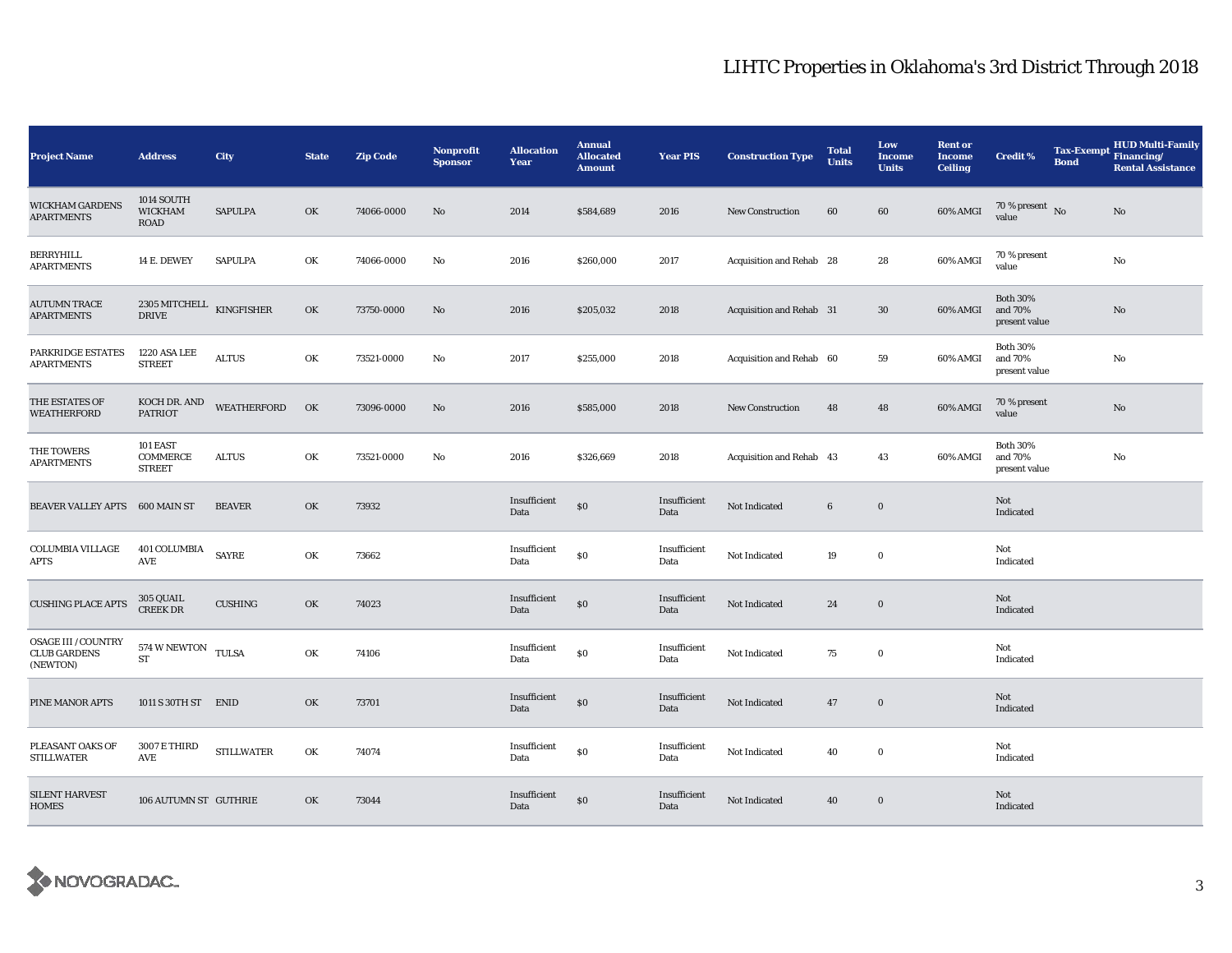| <b>Project Name</b>                                     | <b>Address</b>                          | City          | <b>State</b> | <b>Zip Code</b> | <b>Nonprofit</b><br><b>Sponsor</b> | <b>Allocation</b><br>Year | <b>Annual</b><br><b>Allocated</b><br><b>Amount</b> | <b>Year PIS</b>      | <b>Construction Type</b> | <b>Total</b><br><b>Units</b> | Low<br><b>Income</b><br><b>Units</b> | <b>Rent or</b><br><b>Income</b><br><b>Ceiling</b> | <b>Credit %</b>                             | <b>Bond</b> | Tax-Exempt HUD Multi-Family<br><b>Rental Assistance</b> |
|---------------------------------------------------------|-----------------------------------------|---------------|--------------|-----------------|------------------------------------|---------------------------|----------------------------------------------------|----------------------|--------------------------|------------------------------|--------------------------------------|---------------------------------------------------|---------------------------------------------|-------------|---------------------------------------------------------|
| BLUE QUAIL ADDITION 315 KNUTSON                         |                                         | <b>GUYMON</b> | OK           | 73942           |                                    | 1994                      | $\$0$                                              | Insufficient<br>Data | New Construction         | 107                          | 107                                  |                                                   | Not<br>Indicated                            |             |                                                         |
| BRIAN'S VILLAGE APTS 301 FARROW DR MANNFORD             |                                         |               | OK           | 74044           |                                    | 1989                      | $\$0$                                              | Insufficient<br>Data | <b>New Construction</b>  | 28                           | 28                                   |                                                   | 30 % present<br>value                       |             |                                                         |
| CANYON RIDGE APTS                                       | $201\,\mathrm{E\,SKYVIEW}$ HINTON ST    |               | OK           | 73047           |                                    | 1989                      | $\$0$                                              | Insufficient<br>Data | Acquisition and Rehab 16 |                              | 16                                   |                                                   | 30 % present<br>value                       |             |                                                         |
| CEDAR RIDGE APTS OF 407 W LOCUST<br><b>BING</b>         | ${\rm ST}$                              | <b>BINGER</b> | OK           |                 |                                    | 1991                      | \$0                                                | Insufficient<br>Data | Acquisition and Rehab 6  |                              | $6\phantom{.}6$                      |                                                   | 30 % present<br>value                       |             |                                                         |
| <b>CENTRAL PLAINS</b><br><b>VILLAGE PHASE I</b>         | 1933 N E ST                             | <b>GUYMON</b> | OK           | 73942           |                                    | 1988                      | $\$0$                                              | Insufficient<br>Data | New Construction         | 24                           | 24                                   |                                                   | 30 % present<br>value                       |             |                                                         |
| <b>CENTRAL PLAINS</b><br><b>VILLAGE PHASE II</b>        | 601 NE 20TH ST GUYMON                   |               | OK           | 73942           |                                    | 1990                      | $\$0$                                              | Insufficient<br>Data | <b>New Construction</b>  | 36                           | 36                                   |                                                   | 30 % present<br>value                       |             |                                                         |
| CROSSWALKS PHASES I $\,$ 726 BARNES AVE ALVA<br>$\&$ II |                                         |               | OK           | 73717           |                                    | 1989                      | $\$0$                                              | Insufficient<br>Data | Acquisition and Rehab 8  |                              | 8                                    |                                                   | 70 % present<br>value                       |             |                                                         |
| ELDORADO APTS                                           | 305 E MAIN ST ELDORADO                  |               | OK           | 73537           |                                    | 1991                      | \$0                                                | Insufficient<br>Data | Acquisition and Rehab 10 |                              | 10                                   |                                                   | 30 % present<br>value                       |             |                                                         |
| <b>HIGHLAND APTS OF</b><br><b>WAUKOMIS</b>              | $100\,$ HIGHLAND $$\tt WAUKOMIS$$<br>DR |               | OK           | 73773           |                                    | 1991                      | $\$0$                                              | Insufficient<br>Data | Acquisition and Rehab 14 |                              | 14                                   |                                                   | <b>Both 30%</b><br>and 70%<br>present value |             |                                                         |
| HOLIDAY VILLAGE OF $204$ W LINCOLN MANGUM<br>MANGUM     | $\operatorname{ST}$                     |               | OK           | 73554           |                                    | 1989                      | \$0                                                | Insufficient<br>Data | Acquisition and Rehab 8  |                              | $8\phantom{1}$                       |                                                   | 30 % present<br>value                       |             |                                                         |
| <b>HYDE PARK APTS</b>                                   | 1706 12TH ST                            | WOODWARD      | OK           | 73801           |                                    | 1987                      | \$0                                                | Insufficient<br>Data | Acquisition and Rehab 34 |                              | 34                                   |                                                   | 70 % present<br>value                       |             |                                                         |
| <b>IVANHOE-CAMEO</b><br><b>COMPLEX</b>                  | 3011 S 30TH ST ENID                     |               | OK           | 73701           |                                    | 1993                      | $\$0$                                              | Insufficient<br>Data | Acquisition and Rehab 50 |                              | 50                                   |                                                   | Not<br>Indicated                            |             |                                                         |
| <b>JENNY LYNN APTS</b>                                  | 1512 W FOURTH SKIATOOK<br>ST            |               | OK           | 74070           |                                    | 1988                      | \$0\$                                              | Insufficient<br>Data | <b>New Construction</b>  | 48                           | 48                                   |                                                   | 30 % present<br>value                       |             |                                                         |

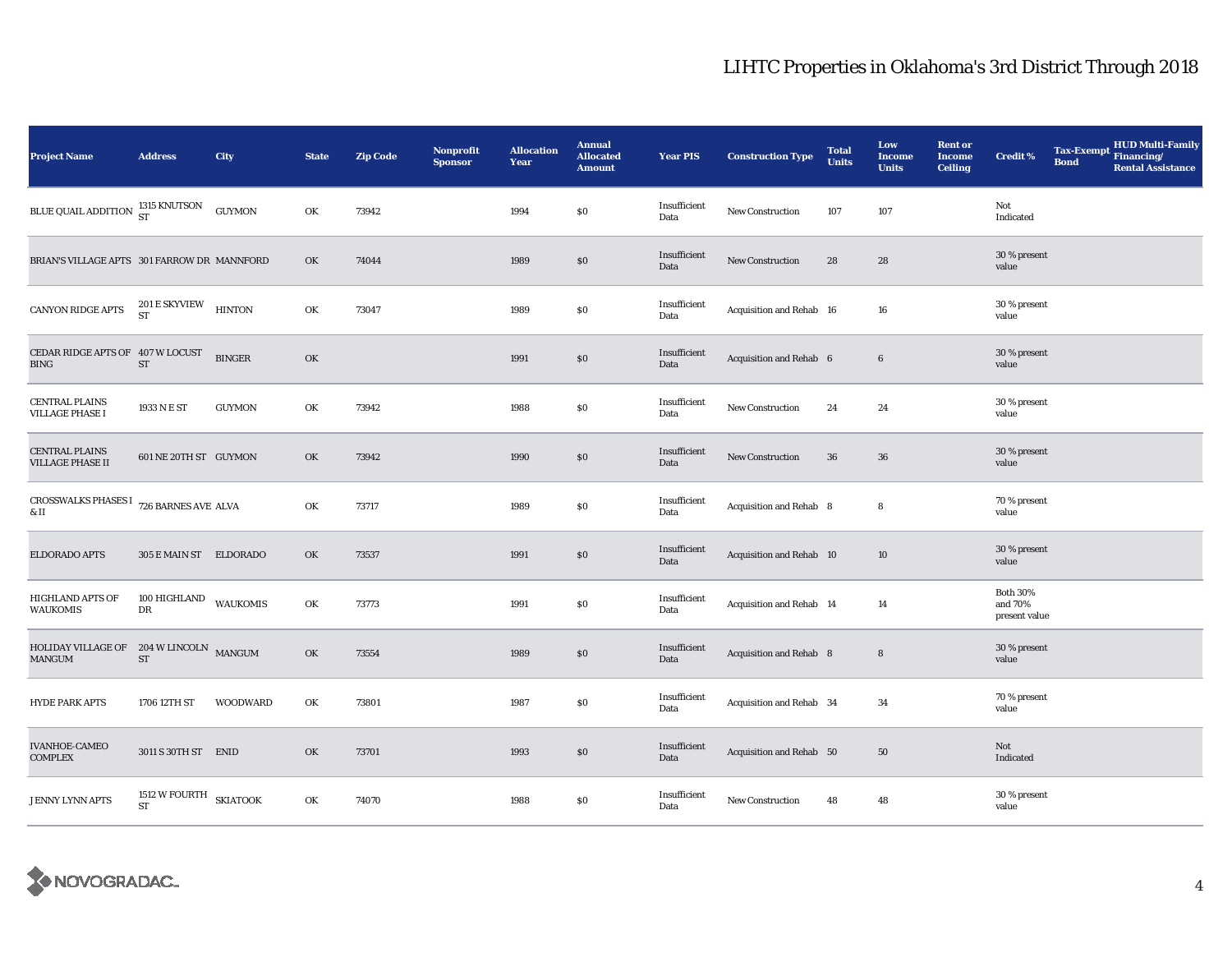| <b>Project Name</b>                                         | <b>Address</b>                   | City             | <b>State</b> | <b>Zip Code</b> | <b>Nonprofit</b><br><b>Sponsor</b> | <b>Allocation</b><br>Year | <b>Annual</b><br><b>Allocated</b><br><b>Amount</b> | <b>Year PIS</b>      | <b>Construction Type</b> | <b>Total</b><br><b>Units</b> | Low<br>Income<br><b>Units</b> | <b>Rent or</b><br><b>Income</b><br><b>Ceiling</b> | <b>Credit %</b>       | <b>Bond</b> | <b>HUD Multi-Family</b><br>Tax-Exempt Financing/<br><b>Rental Assistance</b> |
|-------------------------------------------------------------|----------------------------------|------------------|--------------|-----------------|------------------------------------|---------------------------|----------------------------------------------------|----------------------|--------------------------|------------------------------|-------------------------------|---------------------------------------------------|-----------------------|-------------|------------------------------------------------------------------------------|
| KINGFISHER VILLAGE 1501 S SEVENTH KINGFISHER<br><b>APTS</b> | ST                               |                  | OK           | 73750           |                                    | 1991                      | \$0                                                | Insufficient<br>Data | Acquisition and Rehab 8  |                              | 8                             |                                                   | 30 % present<br>value |             |                                                                              |
| <b>NORTH PLAINS APTS</b>                                    | 211 S MAIN ST                    | <b>OKEENE</b>    | OK           | 73763           |                                    | 1991                      | $\$0$                                              | Insufficient<br>Data | Acquisition and Rehab 14 |                              | 14                            |                                                   | 70 % present<br>value |             |                                                                              |
| RIO VISTA VILLAGE                                           | <b>1920 PRICE</b><br><b>BLVD</b> | <b>GUYMON</b>    | OK           | 73942           |                                    | 1994                      | \$0                                                | Insufficient<br>Data | New Construction         | 40                           | 24                            |                                                   | Not<br>Indicated      |             |                                                                              |
| SILVER CREEK APTS                                           | 801 S ELLISON<br><b>AVE</b>      | EL RENO          | OK           | 73036           |                                    | 1987                      | \$0                                                | Insufficient<br>Data | Acquisition and Rehab 80 |                              | 32                            |                                                   | 70 % present<br>value |             |                                                                              |
| <b>STROUD</b>                                               | 200 S SIXTH AVE STROUD           |                  | OK           | 74079           |                                    | 1989                      | $\$0$                                              | Insufficient<br>Data | New Construction         | 24                           | 24                            |                                                   | 30 % present<br>value |             |                                                                              |
| <b>CANUTE RENTALS</b>                                       | 603 S SIXTH ST CANUTE            |                  | OK           | 73626           |                                    | 1991                      | \$0                                                | 1992                 | Acquisition and Rehab 6  |                              | 6                             |                                                   | 30 % present<br>value |             |                                                                              |
| CONCEPT HOUSING OF $1604$ N SECOND SAYRE<br><b>SAYRE</b>    | $\operatorname{ST}$              |                  | OK           | 73662           |                                    | 1991                      | \$0                                                | 1992                 | Acquisition and Rehab 20 |                              | 20                            |                                                   | 30 % present<br>value |             |                                                                              |
| URBAN VILLAGE                                               | 1301 W<br><b>COOLIDGE AVE</b>    | <b>BLACKWELL</b> | OK           | 74631           |                                    | 1991                      | $\$0$                                              | 1992                 | <b>New Construction</b>  | 32                           | 32                            |                                                   | 30 % present<br>value |             |                                                                              |
| <b>BILLINGS PIONEER</b><br><b>VILLAGE</b>                   | 210 N<br><b>BROADWAY</b>         | <b>BILLINGS</b>  | OK           | 74630           |                                    | 1992                      | \$0                                                | 1993                 | New Construction         | 12                           | $\bf{0}$                      |                                                   | 30 % present<br>value |             |                                                                              |
| <b>GRAND VALLEY APTS</b>                                    | 716 S CNTY LINE GEARY<br>RD      |                  | OK           | 73040           |                                    | 1993                      | \$0                                                | 1993                 | Acquisition and Rehab 24 |                              | 24                            |                                                   | Not<br>Indicated      |             |                                                                              |
| LINCOLN MANOR APTS SPRINGFIELD                              | 1205<br>DR                       | <b>ALTUS</b>     | OK           | 73521           |                                    | 1993                      | \$0                                                | 1993                 | Acquisition and Rehab 62 |                              | $\bf{0}$                      |                                                   | Not<br>Indicated      |             |                                                                              |
| <b>FORREST LANE APTS</b>                                    | <b>162 FORREST LN CLINTON</b>    |                  | OK           | 73601           |                                    | 1993                      | $\$0$                                              | 1994                 | New Construction         | 50                           | 50                            |                                                   | Not<br>Indicated      |             |                                                                              |
| HIDDEN VALLEY APTS                                          | 600 N CEDAR<br><b>AVE</b>        | <b>STROUD</b>    | OK           | 74079           |                                    | 1992                      | \$0                                                | 1994                 | Acquisition and Rehab 36 |                              | 36                            |                                                   | 70 % present<br>value |             |                                                                              |

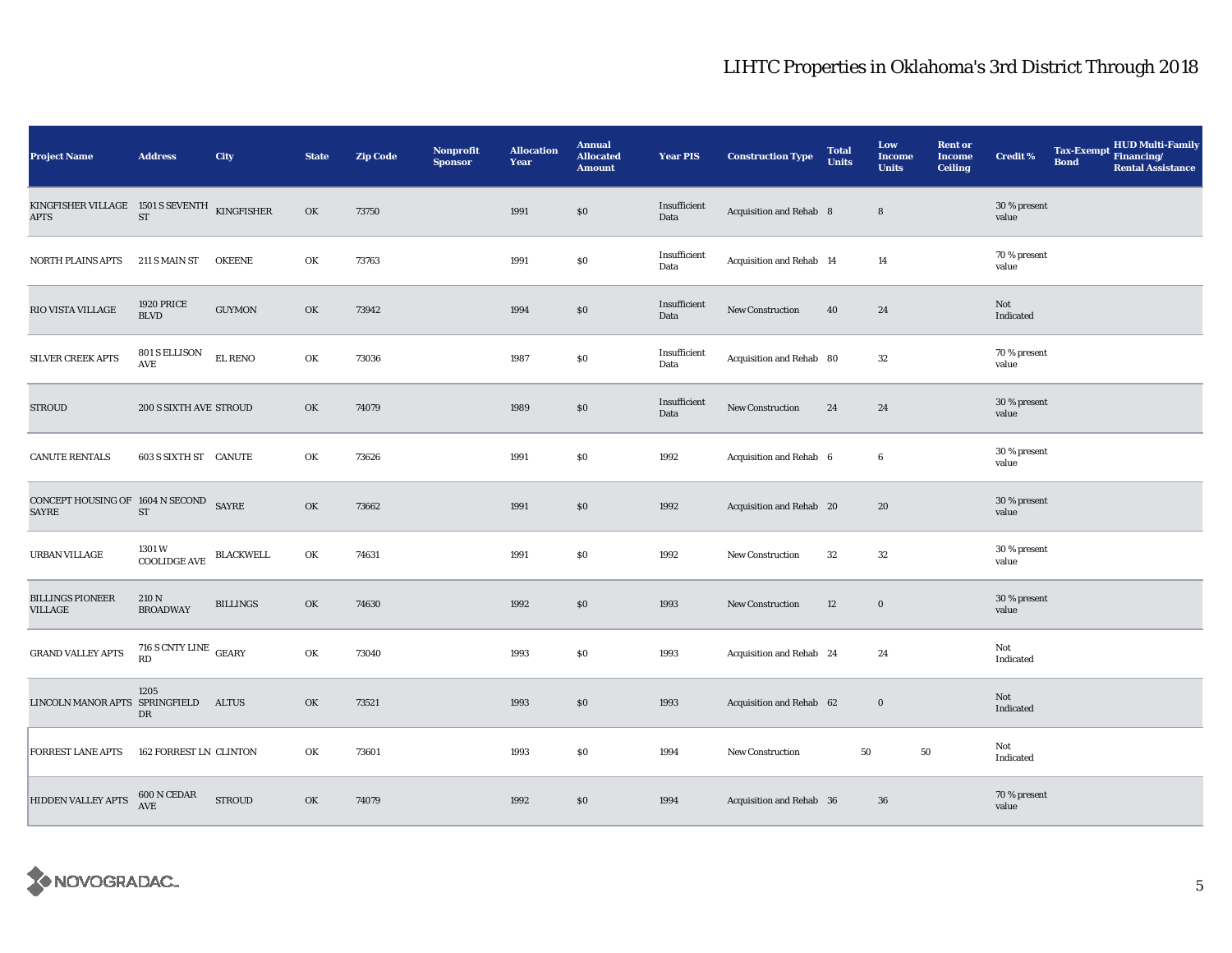| <b>Project Name</b>                                                        | <b>Address</b>                                                                                                                                            | City             | <b>State</b> | <b>Zip Code</b> | Nonprofit<br><b>Sponsor</b> | <b>Allocation</b><br>Year | <b>Annual</b><br><b>Allocated</b><br><b>Amount</b> | <b>Year PIS</b> | <b>Construction Type</b> | <b>Total</b><br><b>Units</b> | Low<br><b>Income</b><br><b>Units</b> | <b>Rent or</b><br><b>Income</b><br><b>Ceiling</b> | <b>Credit %</b>                             | <b>Bond</b>   | Tax-Exempt HUD Multi-Family<br><b>Rental Assistance</b> |
|----------------------------------------------------------------------------|-----------------------------------------------------------------------------------------------------------------------------------------------------------|------------------|--------------|-----------------|-----------------------------|---------------------------|----------------------------------------------------|-----------------|--------------------------|------------------------------|--------------------------------------|---------------------------------------------------|---------------------------------------------|---------------|---------------------------------------------------------|
| <b>WESTSIDE VILLAGE</b>                                                    | 600 W MAIN ST HINTON                                                                                                                                      |                  | OK           | 73047           |                             | 1994                      | \$0                                                | 1994            | <b>New Construction</b>  | 24                           | 24                                   |                                                   | Not<br>Indicated                            |               |                                                         |
| <b>LAKEWOOD APTS</b>                                                       | 333 HICKORY                                                                                                                                               | <b>KAW CITY</b>  | OK           | 74641           | No                          | 1995                      | \$0                                                | 1995            | Acquisition and Rehab 8  |                              | 8                                    |                                                   | $30\,\%$ present $\,$ No $\,$<br>value      |               |                                                         |
| CHAPARRAL VILLAGE AI $^{300\,}_{\rm AVE}$ CHEROKEE                         |                                                                                                                                                           |                  | OK           | 73728           | $\mathbf{No}$               | 1995                      | \$0                                                | 1996            | Acquisition and Rehab 24 |                              | 24                                   |                                                   | $30$ % present $\,$ No $\,$<br>value        |               |                                                         |
| <b>CIMARRON VALLEY APT 805 W</b><br>OKLAHOMA                               |                                                                                                                                                           | <b>OKEENE</b>    | OK           | 73763           | $\rm No$                    | 1995                      | \$0                                                | 1996            | Acquisition and Rehab 28 |                              | 28                                   |                                                   | $30\,\%$ present $\,$ No value              |               |                                                         |
| <b>CRESCENT VILLAGE</b>                                                    | 600 N GRAND ST CRESCENT                                                                                                                                   |                  | OK           | 73028           | $\mathbf{No}$               | 1995                      | \$0                                                | 1996            | Acquisition and Rehab 20 |                              | 20                                   |                                                   | $30\,\%$ present $_{\, \rm No}$<br>value    |               |                                                         |
| <b>WOLF CREEK APTS</b>                                                     | $206$ N SYLVANIA $\,$ SHATTUCK<br><b>ST</b>                                                                                                               |                  | OK           | 73858           | $\mathbf{N}\mathbf{o}$      | 1995                      | \$0                                                | 1996            | Acquisition and Rehab 20 |                              | 20                                   |                                                   | $30\,\%$ present $\,$ No value              |               |                                                         |
| OSAGE VILLAGE APTS                                                         | <b>1125 S REGAN</b><br>AVE                                                                                                                                | <b>HOMINY</b>    | OK           | 74035           | $\rm No$                    | 1997                      | $\$0$                                              | 1997            | Acquisition and Rehab 24 |                              | 24                                   |                                                   | $30\,\%$ present $\,$ No value              |               |                                                         |
| SUMERGLEN VILLAGE                                                          | $\begin{tabular}{c} 100 $\text{S}\text{ COLLEGE}$ \\ \hline $\text{ST}$ \\ \end{tabular} \begin{tabular}{c} \multicolumn{2}{c}{\text{C}CD} \end{tabular}$ |                  | OK           | 73632           | $\rm No$                    | 1996                      | $\$0$                                              | 1997            | Acquisition and Rehab 20 |                              | 20                                   |                                                   | $30\,\%$ present $\,$ No value              |               |                                                         |
| WELLSTON VILLAGE AP' 100 N ASH ST                                          |                                                                                                                                                           | WELLSTON         | OK           |                 | $\rm No$                    | 1996                      | \$0                                                | 1997            | Acquisition and Rehab 14 |                              | 14                                   |                                                   | $30\,\%$ present $\,$ No $\,$<br>value      |               |                                                         |
| ANDROS VILLAGE APTS 606 S 21ST ST                                          |                                                                                                                                                           | <b>BLACKWELL</b> | OK           | 74631           |                             | 1997                      | \$0                                                | 1998            | Acquisition and Rehab 16 |                              | 16                                   |                                                   | $30$ % present $\,$ No $\,$<br>value        |               |                                                         |
| $\boxed{\text{DRUMRIGHT PLACE API} \frac{701\text{ E WALNUT}}{\text{ST}}}$ |                                                                                                                                                           | <b>DRUMRIGHT</b> | OK           | 74030           | $\rm No$                    | 1996                      | \$0                                                | 1998            | Acquisition and Rehab 24 |                              | 24                                   |                                                   | $30$ % present $\,$ No $\,$<br>value        |               |                                                         |
| <b>GRAND VIEW APTS</b>                                                     | 400 GRAND<br><b>BLVD</b>                                                                                                                                  | <b>SAYRE</b>     | OK           |                 | $\mathbf{N}\mathbf{o}$      | 1997                      | \$0                                                | 1998            | Acquisition and Rehab 40 |                              | 40                                   |                                                   | <b>Both 30%</b><br>and 70%<br>present value | $\mathbf{No}$ |                                                         |
| <b>HICKORY CROSSING</b>                                                    | 2101 S HICKORY SAPULPA<br><b>ST</b>                                                                                                                       |                  | OK           | 74066           | No                          | 1997                      | \$0                                                | 1998            | New Construction         | 40                           | 39                                   |                                                   | 70 % present $\hbox{~No}$<br>value          |               |                                                         |

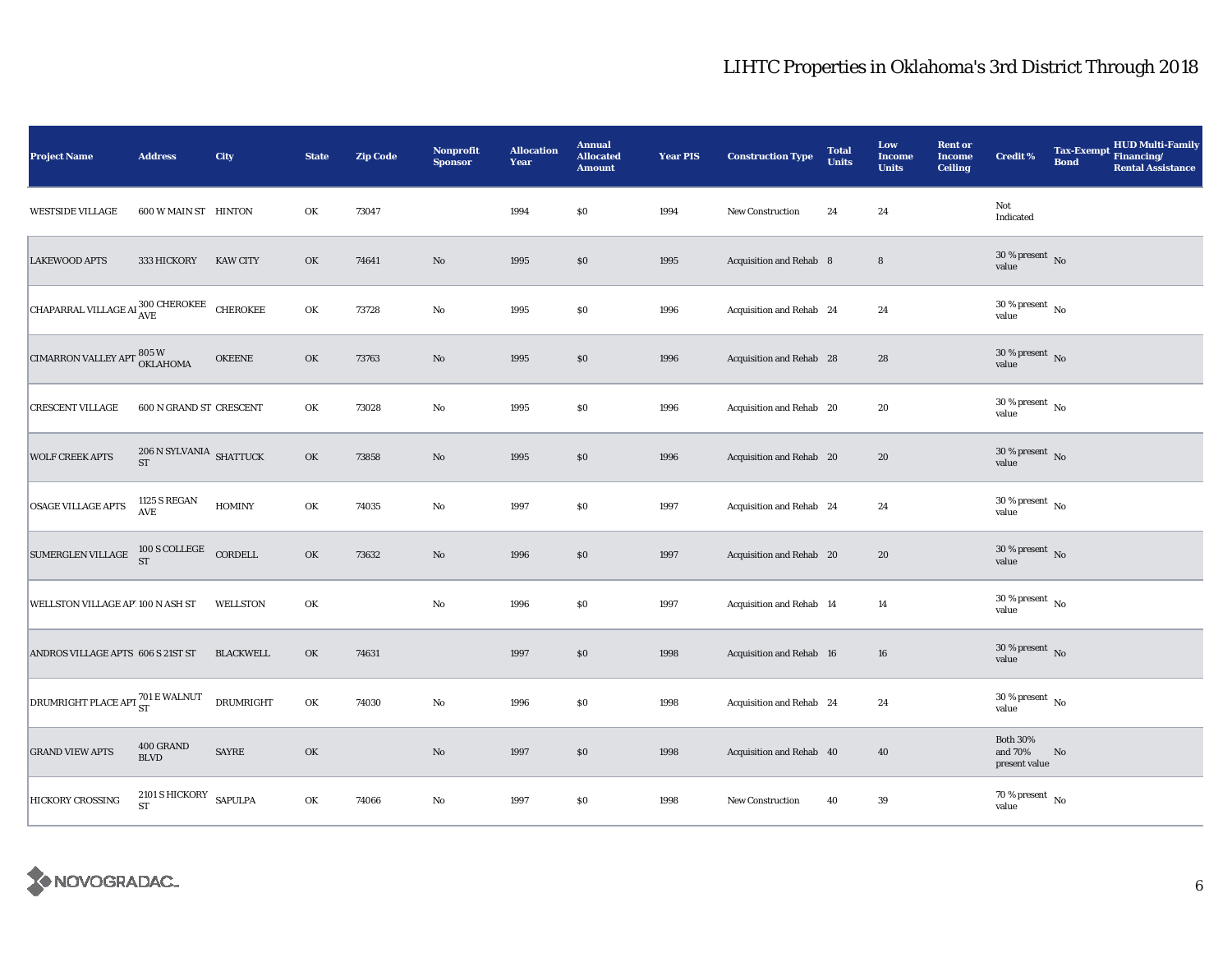| <b>Project Name</b>                                                                | <b>Address</b>             | City            | <b>State</b> | <b>Zip Code</b> | Nonprofit<br><b>Sponsor</b> | <b>Allocation</b><br>Year | <b>Annual</b><br><b>Allocated</b><br><b>Amount</b> | <b>Year PIS</b> | <b>Construction Type</b>  | <b>Total</b><br><b>Units</b> | Low<br><b>Income</b><br><b>Units</b> | <b>Rent or</b><br><b>Income</b><br><b>Ceiling</b> | <b>Credit %</b>                             | <b>Tax-Exempt</b><br><b>Bond</b> | <b>HUD Multi-Family</b><br>Financing/<br><b>Rental Assistance</b> |
|------------------------------------------------------------------------------------|----------------------------|-----------------|--------------|-----------------|-----------------------------|---------------------------|----------------------------------------------------|-----------------|---------------------------|------------------------------|--------------------------------------|---------------------------------------------------|---------------------------------------------|----------------------------------|-------------------------------------------------------------------|
| YALE PLACE APTS                                                                    | 808 E ERIE AVE YALE        |                 | OK           | 74085           | $\rm No$                    | 1997                      | \$0                                                | 1998            | Acquisition and Rehab 9   |                              | 9                                    |                                                   | $30\,\%$ present $\,$ No value              |                                  |                                                                   |
| YALE VILLAGE APTS                                                                  | 810 E ERIE AVE YALE        |                 | OK           | 74085           | No                          | 1996                      | $\$0$                                              | 1998            | Acquisition and Rehab 8   |                              | 8                                    |                                                   | $30$ % present $\,$ No $\,$<br>value        |                                  |                                                                   |
| ASHTON ON THE GREEN 2411 ASHTON PL EL RENO                                         |                            |                 | OK           | 73036           | $\rm No$                    | 1997                      | \$0                                                | 1999            | New Construction          | 100                          | 100                                  |                                                   | 70 % present $\hbox{~No}$<br>value          |                                  |                                                                   |
| CHANDLER PLACE APTS 600 BRANDON                                                    |                            | <b>CHANDLER</b> | OK           | 74834           | $\mathbf{No}$               | 1997                      | <b>SO</b>                                          | 1999            | Acquisition and Rehab 28  |                              | 28                                   |                                                   | $30$ % present $\,$ No $\,$<br>value        |                                  |                                                                   |
| CUSHING VALLEY APTS 1400 E 16TH PL CUSHING                                         |                            |                 | OK           | 74023           | $\rm No$                    | 1997                      | $\$0$                                              | 1999            | Acquisition and Rehab 8   |                              | $\bf8$                               |                                                   | $30$ % present $\,$ No $\,$<br>value        |                                  |                                                                   |
| CUSHING VILLAGE APTS 530 SOUTHGATE CUSHING                                         |                            |                 | OK           | 74023           | $\mathbf{No}$               | 1997                      | \$0                                                | 1999            | Acquisition and Rehab 24  |                              | 24                                   |                                                   | $30$ % present $\,$ No $\,$<br>value        |                                  |                                                                   |
| GLENCOE VILLAGE APTS 502 S PERRY                                                   |                            | <b>GLENCOE</b>  | OK           | 74032           | $\rm No$                    | 1997                      | $\$0$                                              | 1999            | Acquisition and Rehab 12  |                              | $12\,$                               |                                                   | $30\,\%$ present $\,$ No value              |                                  |                                                                   |
| MEEKER VILLAGE APTS 400 DOVER CIR MEEKER                                           |                            |                 | OK           | 74855           | No                          | 1997                      | $\$0$                                              | 1999            | Acquisition and Rehab 48  |                              | 48                                   |                                                   | $30\,\%$ present $\,$ No value              |                                  |                                                                   |
| PHEASANT CREEK APTS 909 NW 15TH ST GUYMON                                          |                            |                 | OK           | 73942           | $\mathbf{N}\mathbf{o}$      | 1998                      | $\$0$                                              | 1999            | Acquisition and Rehab 48  |                              | 48                                   |                                                   | 30 % present $\overline{N_0}$<br>value      |                                  |                                                                   |
| <b>BRISTON PLACE APTS</b>                                                          | 800 S KELLY<br>AVE         | <b>BRISTOW</b>  | OK           | 74010           | $\rm No$                    | 1999                      | \$0                                                | 2000            | Acquisition and Rehab 28  |                              | 28                                   |                                                   | $30$ % present $\,$ No $\,$<br>value        |                                  |                                                                   |
| <b>GARDEN PARK APTS</b>                                                            | 207 N HICKORY<br><b>ST</b> | <b>SAPULPA</b>  | OK           | 74066           | No                          | 1998                      | \$0                                                | 2000            | Acquisition and Rehab 100 |                              | 100                                  |                                                   | <b>Both 30%</b><br>and 70%<br>present value | No                               |                                                                   |
| $\boxed{\text{GARLAND SQUARE OF S: } ^{600\text{ N} \text{ CEDAR}}_{\text{AVE}} }$ |                            | <b>STROUD</b>   | OK           | 74079           | Yes                         | 1999                      | \$0                                                | 2000            | Acquisition and Rehab 36  |                              | 35                                   |                                                   | 70 % present $\hbox{~No}$<br>value          |                                  |                                                                   |
| <b>KELLY HEIGHTS</b>                                                               | 701 S LYNN ST              | <b>BRISTOW</b>  | OK           | 74010           | Yes                         | 1998                      | \$0                                                | 2000            | <b>New Construction</b>   | $30\,$                       | 30                                   |                                                   | 70 % present $\hbox{~No}$<br>value          |                                  |                                                                   |

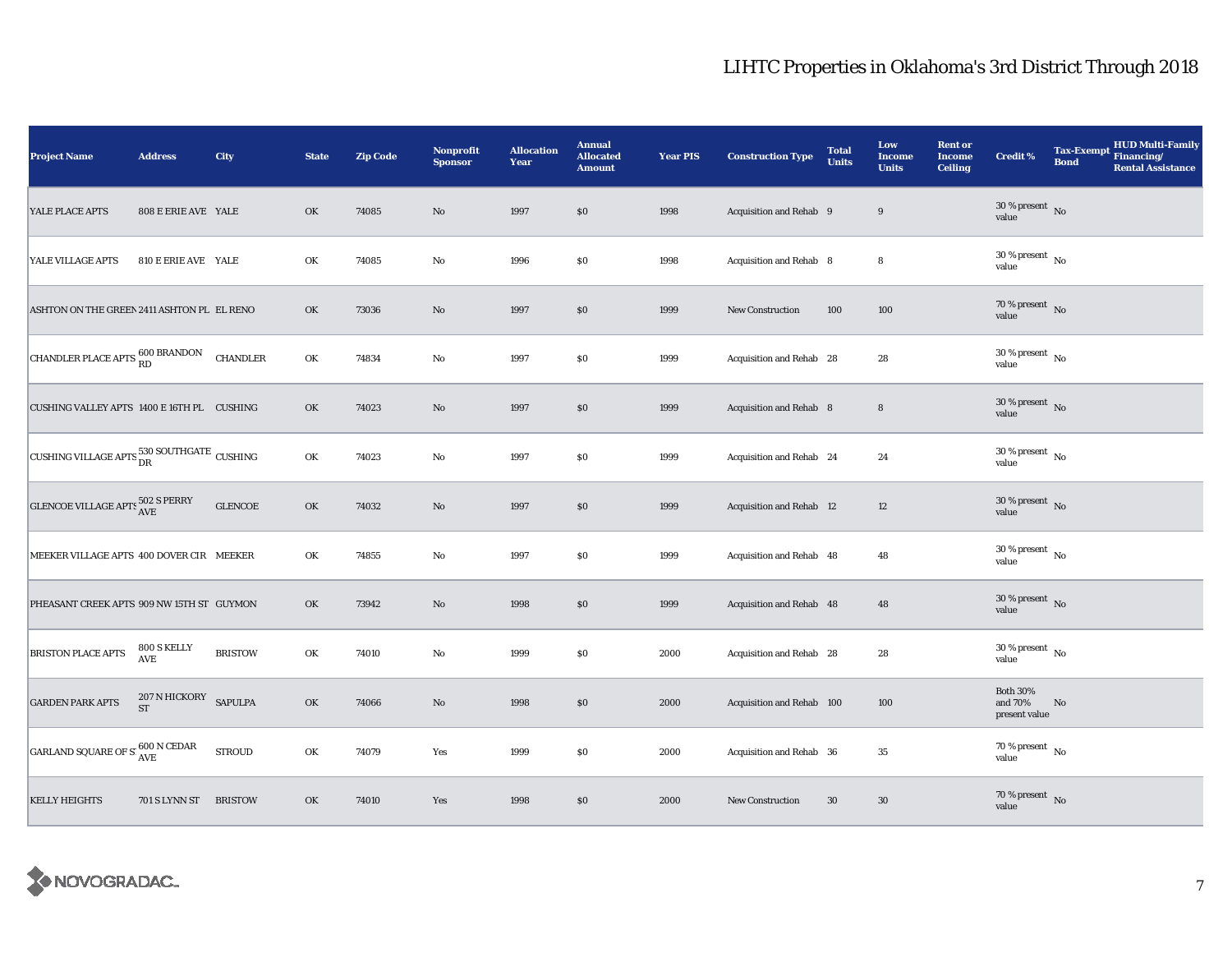| <b>Project Name</b>                             | <b>Address</b>                                        | <b>City</b>       | <b>State</b> | <b>Zip Code</b> | <b>Nonprofit</b><br><b>Sponsor</b> | <b>Allocation</b><br>Year | <b>Annual</b><br><b>Allocated</b><br><b>Amount</b> | <b>Year PIS</b> | <b>Construction Type</b> | <b>Total</b><br><b>Units</b> | Low<br>Income<br><b>Units</b> | <b>Rent or</b><br><b>Income</b><br><b>Ceiling</b> | <b>Credit %</b>                             | <b>Bond</b> | <b>HUD Multi-Family</b><br>Tax-Exempt Financing/<br><b>Rental Assistance</b> |
|-------------------------------------------------|-------------------------------------------------------|-------------------|--------------|-----------------|------------------------------------|---------------------------|----------------------------------------------------|-----------------|--------------------------|------------------------------|-------------------------------|---------------------------------------------------|---------------------------------------------|-------------|------------------------------------------------------------------------------|
| NORTH GLEN APTS                                 | 400 E 14TH                                            | CORDELL           | OK           | 73632           | $\rm No$                           | 1998                      | \$0                                                | 2000            | Acquisition and Rehab 24 |                              | 24                            |                                                   | <b>Both 30%</b><br>and 70%<br>present value | No          |                                                                              |
| SUMMERFIELD VILLAGI 507 LOCUST ST  CUSTER CITY  |                                                       |                   | OK           | 73639           | $\mathbf{N}\mathbf{o}$             | 1999                      | $\$0$                                              | 2000            | Acquisition and Rehab 12 |                              | $12\,$                        |                                                   | 30 % present $\,$ No $\,$<br>value          |             |                                                                              |
| WHISPERING PLAINS AP 130 NE 24TH ST GUYMON      |                                                       |                   | OK           | 73942           | Yes                                | 1998                      | \$0                                                | 2000            | New Construction         | 60                           | 59                            |                                                   | $70$ % present $\,$ No $\,$<br>value        |             |                                                                              |
| <b>ANADARKO VILLAGE</b>                         | 400 S COUNTRY ANADARKO<br><b>CLUB RD</b>              |                   | OK           | 73005           | $\mathbf{N}\mathbf{o}$             | 2001                      | \$0                                                | 2001            | Acquisition and Rehab 48 |                              | 47                            |                                                   | $30$ % present $\,$ No $\,$<br>value        |             |                                                                              |
| <b>COPPER RIDGE APTS</b>                        | 1515 W<br>HIGHLAND AVE                                | PONCA CITY        | OK           | 74601           | Yes                                | 1999                      | \$0                                                | 2001            | New Construction         | 54                           | 54                            |                                                   | 70 % present $\hbox{~No}$<br>value          |             |                                                                              |
| MORRISON VILLAGE                                | 1001 SEVENTH<br><b>ST</b>                             | <b>MORRISON</b>   | OK           | 73061           | $\rm No$                           | 2000                      | \$0                                                | 2001            | Acquisition and Rehab 12 |                              | 11                            |                                                   | $30\,\%$ present $\,$ No value              |             |                                                                              |
| NORTHFORK VILLAGE A 620 MCCALL                  |                                                       | <b>BLAIR</b>      | OK           | 73526           | $_{\rm No}$                        | 2001                      | \$0                                                | 2001            | Acquisition and Rehab 16 |                              | 16                            |                                                   | $30\,\%$ present $\,$ No value              |             |                                                                              |
| SENIOR RESIDENCES OF 1501 S MAIN ST STILLWATER  |                                                       |                   | OK           | 74074           | Yes                                | 1999                      | \$0                                                | 2001            | <b>New Construction</b>  | 54                           | 54                            |                                                   | $70\,\%$ present $\,$ No value              |             |                                                                              |
| <b>WILLOW CREEK - II</b>                        | 1501 PRINCETON PONCA CITY<br>$\operatorname{AVE}$     |                   | OK           | 74604           | Yes                                | 2000                      | \$0                                                | 2001            | New Construction         | 60                           | 60                            |                                                   | $70$ % present $\,$ No $\,$<br>value        |             |                                                                              |
| CAMBRIDGE COURT APT 1018 S BIRCH ST SAPULPA     |                                                       |                   | OK           | 74066           | Yes                                | 2001                      | \$0                                                | 2002            | New Construction         | 60                           | 60                            |                                                   | 70 % present $\hbox{~No}$<br>value          |             |                                                                              |
| <b>CHAPELRIDGE/BROOKS 1807 N</b><br>HARTFORD ST |                                                       | <b>STILLWATER</b> | OK           | 74075           | Yes                                | 2001                      | \$0                                                | 2002            | <b>New Construction</b>  | 120                          | 56                            |                                                   | 70 % present $\hbox{~No}$<br>value          |             |                                                                              |
| PHEASANT RUN APTS                               | $6102~\mathrm{W}$ $$\rm CHESTNUT\; AVE$$ $$\rm ENID$$ |                   | OK           | 73703           | Yes                                | 2001                      | \$0                                                | 2002            | New Construction         | 96                           | 96                            |                                                   | 70 % present $\hbox{~No}$<br>value          |             |                                                                              |
| ARROWHEAD VILLAGE 324 W NINTH ST HOBART         |                                                       |                   | OK           | 73651           | No                                 | 2002                      | \$0                                                | 2003            | Acquisition and Rehab 24 |                              | 24                            |                                                   | $30$ % present $\,$ No $\,$<br>value        |             |                                                                              |

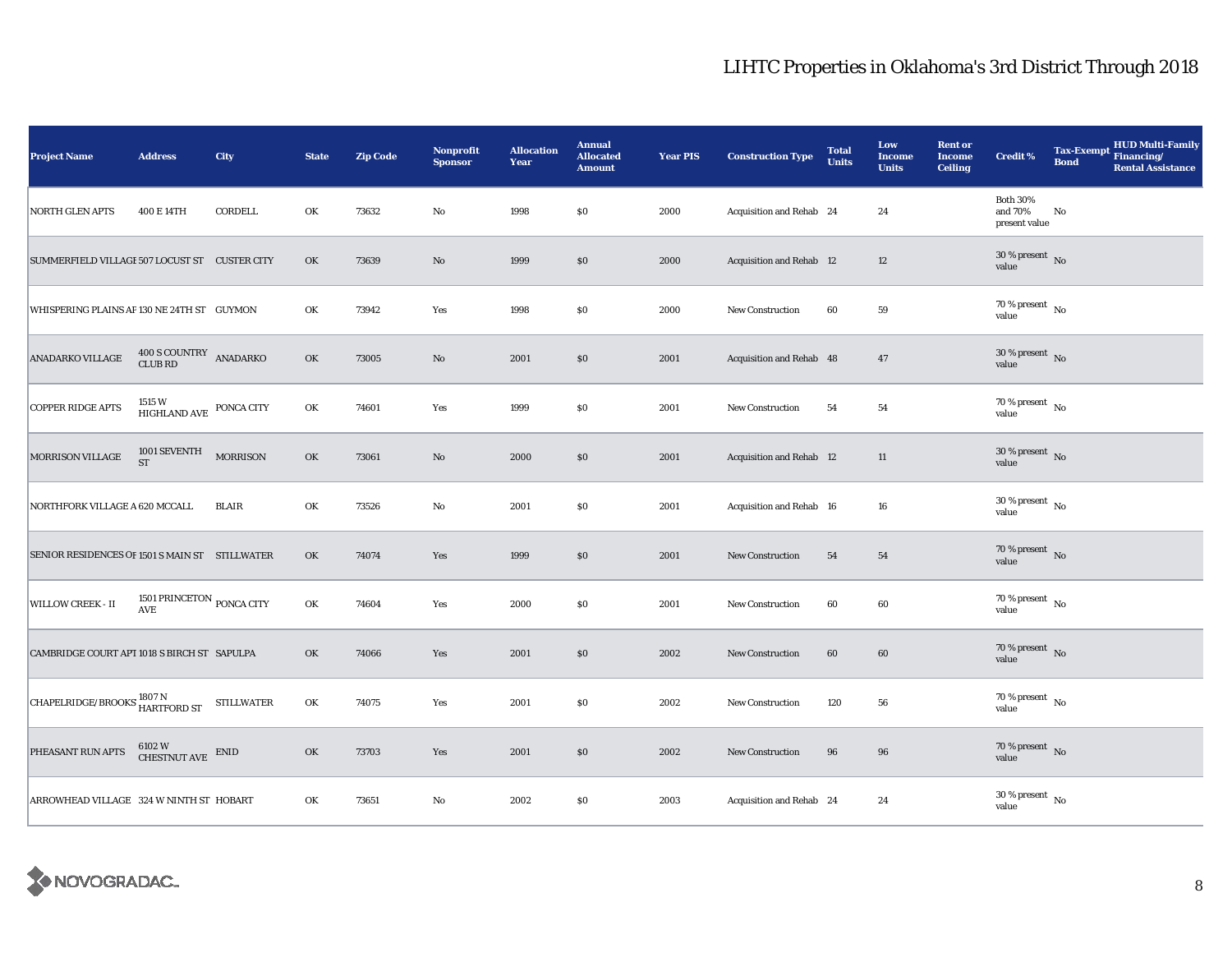| <b>Project Name</b>                                                                                                                      | <b>Address</b>                          | City              | <b>State</b> | <b>Zip Code</b> | <b>Nonprofit</b><br><b>Sponsor</b> | <b>Allocation</b><br>Year | <b>Annual</b><br><b>Allocated</b><br><b>Amount</b> | <b>Year PIS</b> | <b>Construction Type</b> | <b>Total</b><br><b>Units</b> | Low<br><b>Income</b><br><b>Units</b> | <b>Rent or</b><br><b>Income</b><br><b>Ceiling</b> | <b>Credit %</b>                       | <b>Bond</b> | <b>HUD Multi-Family</b><br>Tax-Exempt Financing/<br><b>Rental Assistance</b> |
|------------------------------------------------------------------------------------------------------------------------------------------|-----------------------------------------|-------------------|--------------|-----------------|------------------------------------|---------------------------|----------------------------------------------------|-----------------|--------------------------|------------------------------|--------------------------------------|---------------------------------------------------|---------------------------------------|-------------|------------------------------------------------------------------------------|
| <b>BLACK MESA APTS</b>                                                                                                                   | <b>221 N KING</b>                       | <b>BOISE CITY</b> | OK           |                 | $\rm No$                           | 2002                      | \$0                                                | 2003            | Acquisition and Rehab 18 |                              | 18                                   |                                                   | $30\,\%$ present $\,$ No value        |             |                                                                              |
| OSAGE DUPLEXES/COU! 600 N OSAGE DR TULSA                                                                                                 |                                         |                   | OK           | 74106           | Yes                                | 2002                      | $\$0$                                              | 2003            | <b>New Construction</b>  | 49                           | 49                                   |                                                   | $70\,\%$ present $\,$ $\rm Yes$ value |             |                                                                              |
| <b>QUAIL RUN APTS</b>                                                                                                                    | 814 N CRIDER<br>$\mathbf{R}\mathbf{D}$  | CORDELL           | OK           | 73632           | $\rm No$                           | 2002                      | \$0                                                | 2003            | New Construction         | 20                           | 20                                   |                                                   | $30\,\%$ present $\,$ No value        |             |                                                                              |
| <b>WEST OAK VILLAGE</b>                                                                                                                  | $1002$ S FAIRFAX $$\sf SKIATOOK$$       |                   | OK           | 74070           | Yes                                | 2002                      | \$0                                                | 2003            | <b>New Construction</b>  | 40                           | 39                                   |                                                   | 70 % present $\hbox{~No}$<br>value    |             |                                                                              |
| EASTVIEW FAMILY HOU $^{304\,N\,\rm{NEWER}}_{\rm{AVE}}$                                                                                   |                                         | WATONGA           | OK           | 73772           |                                    | 2003                      | $\$0$                                              | 2004            | Not Indicated            | 16                           | 16                                   |                                                   | Not<br>Indicated                      |             |                                                                              |
| OAK TIMBERS / SKIATO(1202 W OAK ST SKIATOOK                                                                                              |                                         |                   | OK           | 74070           |                                    | 2002                      | \$0                                                | 2004            | Not Indicated            | 61                           | 61                                   |                                                   | Not<br>Indicated                      |             |                                                                              |
| OSAGE CENTER/COUNT1650 N OSAGE DR TULSA                                                                                                  |                                         |                   | OK           | 74106           |                                    | 2000                      | \$0                                                | 2004            | Not Indicated            | 128                          | 128                                  |                                                   | Not<br>Indicated                      |             |                                                                              |
| <b>BOOMER CREEK APTS</b>                                                                                                                 | $320\,$ E MCELROY $$\tt STILLWATER$$ RD |                   | OK           | 74075           |                                    | 2003                      | $\$0$                                              | 2005            | Not Indicated            | 64                           | 64                                   |                                                   | Not<br>Indicated                      |             |                                                                              |
| <b>CEDAR LANE APTS</b>                                                                                                                   | 422 ANNA CT                             | <b>CUSHING</b>    | OK           | 74023           |                                    | 2003                      | ${\bf S0}$                                         | 2005            | Not Indicated            | 50                           | 50                                   |                                                   | Not<br>Indicated                      |             |                                                                              |
| <b>CHAPEL RIDGE OF YUKC <math>_{ST}^{11501}</math> SW 15TH</b>                                                                           |                                         | <b>YUKON</b>      | OK           | 73099           |                                    | 2003                      | $\$0$                                              | 2005            | Not Indicated            | 200                          | 168                                  |                                                   | 30 % present<br>value                 |             |                                                                              |
| $\begin{array}{ll} \text{GILCREASE HILLS ESTA}^{\intercal} \frac{1150 \text{ N } 24 \text{TH W}}{\text{AVE}} & \text{TULSA} \end{array}$ |                                         |                   | OK           | 74127           |                                    | 2003                      | \$0                                                | 2005            | Not Indicated            | 84                           | 84                                   |                                                   | Not<br>Indicated                      |             |                                                                              |
| <b>LEGACY PARK APTS</b>                                                                                                                  | $498$ E VIRGINIA $$\rm{\,STILLWATER}\$$ |                   | OK           | 74075           |                                    | 2003                      | \$0                                                | 2005            | Not Indicated            | 60                           | 60                                   |                                                   | Not<br>Indicated                      |             |                                                                              |
| MEADOW GLEN APTS 801 W KENS RD KINGFISHER                                                                                                |                                         |                   | OK           | 73750           |                                    | 2004                      | $\$0$                                              | 2005            | Not Indicated            | 20                           | 20                                   |                                                   | Not<br>Indicated                      |             |                                                                              |

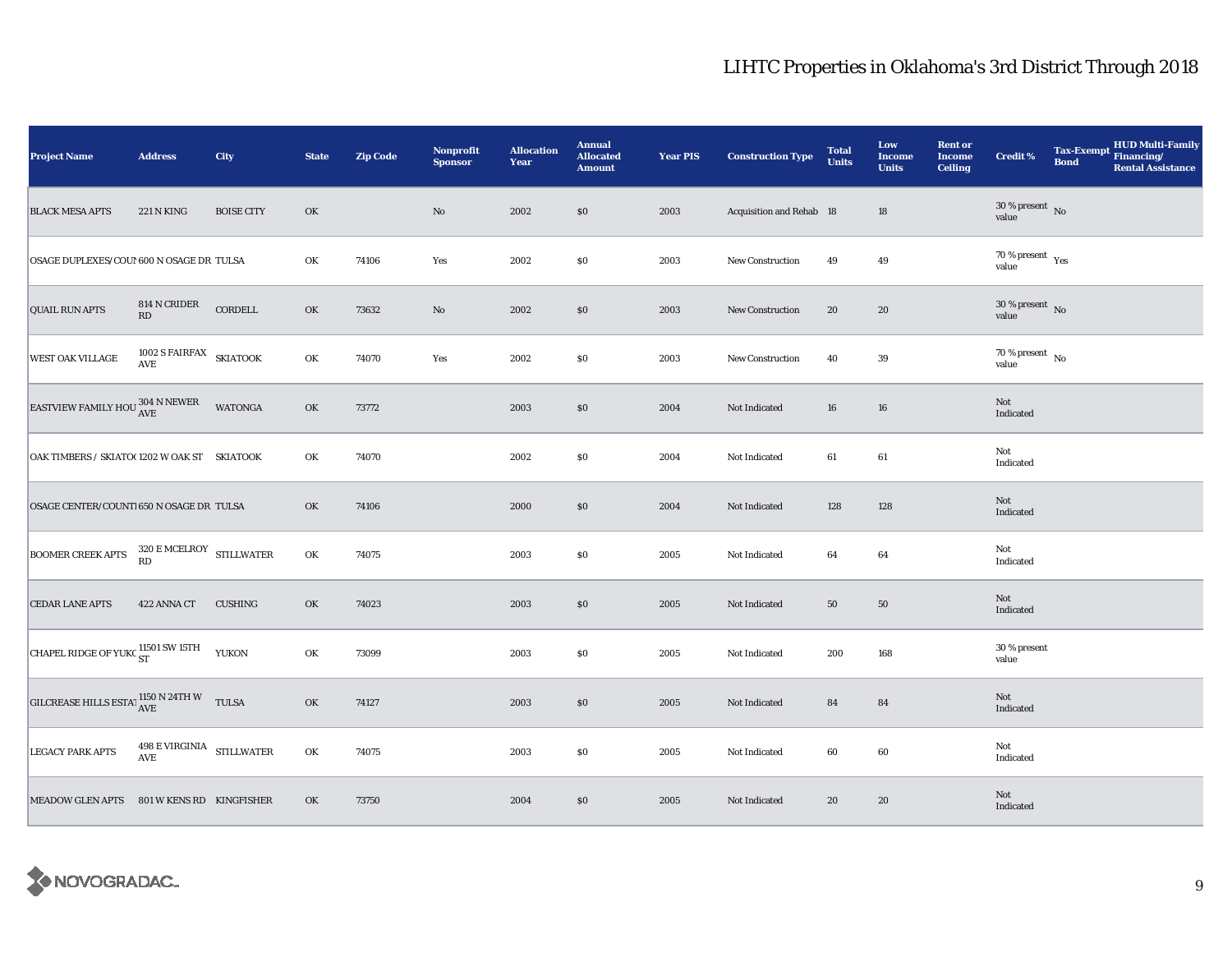| <b>Project Name</b>                                               | <b>Address</b>                        | City           | <b>State</b> | <b>Zip Code</b> | <b>Nonprofit</b><br><b>Sponsor</b> | <b>Allocation</b><br>Year | <b>Annual</b><br><b>Allocated</b><br><b>Amount</b> | <b>Year PIS</b> | <b>Construction Type</b> | <b>Total</b><br><b>Units</b> | Low<br><b>Income</b><br><b>Units</b> | <b>Rent or</b><br><b>Income</b><br><b>Ceiling</b> | Credit %                               | Tax-Exempt Financing/<br><b>Bond</b> | HUD Multi-Family<br><b>Rental Assistance</b> |
|-------------------------------------------------------------------|---------------------------------------|----------------|--------------|-----------------|------------------------------------|---------------------------|----------------------------------------------------|-----------------|--------------------------|------------------------------|--------------------------------------|---------------------------------------------------|----------------------------------------|--------------------------------------|----------------------------------------------|
| <b>NEWTON PLAZA</b>                                               | 959 COUNTRY<br><b>CLUB DR</b>         | <b>TULSA</b>   | OK           | 74127           | No                                 | 2004                      | \$255,250                                          | 2005            | <b>New Construction</b>  | 28                           | 28                                   | 60% AMGI                                          | $70\,\%$ present $\,$ No $\,$<br>value |                                      |                                              |
| PLEASANT HILL APTS                                                | $207$ E PLEASANT $\,$ GUTHRIE HILL DR |                | OK           | 73044           |                                    | 2004                      | \$0                                                | 2005            | Not Indicated            | 60                           | 60                                   |                                                   | Not<br>Indicated                       |                                      |                                              |
| TIMBER RIDGE GARDEN TIMBERRIDGE CUSHING                           | 306 S<br>DR                           |                | OK           | 74023           |                                    | 2003                      | $\$0$                                              | 2005            | Not Indicated            | 48                           | 48                                   |                                                   | Not<br>Indicated                       |                                      |                                              |
| WOODLAND VILLAGE 131 E NINTH AVE BRISTOW                          |                                       |                | OK           | 74010           |                                    | 2004                      | S <sub>0</sub>                                     | 2005            | Not Indicated            | 32                           | 32                                   |                                                   | Not<br>Indicated                       |                                      |                                              |
| ELIZABETH PLACE APTS $^{1955}_{\rm AVE}$ SHEPARD EL RENO          |                                       |                | OK           | 73036           | $\rm No$                           | 2004                      | \$500,000                                          | 2006            | Acquisition and Rehab 95 |                              | 88                                   | 60% AMGI                                          | $70\,\%$ present $\,$ No value         |                                      |                                              |
| PARKER SQUARE VILLA(508 N ANN ST                                  |                                       | <b>GRANITE</b> | OK           | 73547           | $\rm No$                           | 2005                      | \$41,592                                           | 2006            | Acquisition and Rehab 16 |                              | 16                                   | 60% AMGI                                          | $70\,\%$ present $\,$ No value         |                                      |                                              |
| PAWNEE TOWNHOMES 707 11TH ST                                      |                                       | <b>PAWNEE</b>  | OK           | 74058           | Yes                                | 2005                      | \$167,947                                          | 2006            | New Construction         | 20                           | 20                                   | 60% AMGI                                          | $70\,\%$ present $\,$ No value         |                                      |                                              |
| <b>STERLING PARK</b>                                              | 710 LOVERS LN PERKINS                 |                | OK           | 74059           | Yes                                | 2005                      | \$274,464                                          | 2006            | <b>New Construction</b>  | 32                           | $32\,$                               | 60% AMGI                                          | 70 % present $\,$ No $\,$<br>value     |                                      |                                              |
| STONERIDGE ESTATES I 1825 E MAIN ST PAWHUSKA                      |                                       |                | OK           | 74056           | Yes                                | 2004                      | \$254,852                                          | 2006            | <b>New Construction</b>  | 30                           | 30                                   | 60% AMGI                                          | $70\,\%$ present $\,$ No value         |                                      |                                              |
|                                                                   |                                       |                |              |                 |                                    |                           |                                                    |                 |                          |                              |                                      |                                                   |                                        |                                      |                                              |
| 126 Projects Reported                                             |                                       |                |              |                 |                                    |                           | \$49,323,744                                       |                 |                          | 5,043                        | 4,531                                |                                                   |                                        |                                      |                                              |
| Location: Oklahoma's 3rd District (Congressional District, 116th) |                                       |                |              |                 |                                    |                           |                                                    |                 |                          |                              |                                      |                                                   |                                        |                                      |                                              |
| Point Source: LIHTC                                               |                                       |                |              |                 |                                    |                           |                                                    |                 |                          |                              |                                      |                                                   |                                        |                                      |                                              |